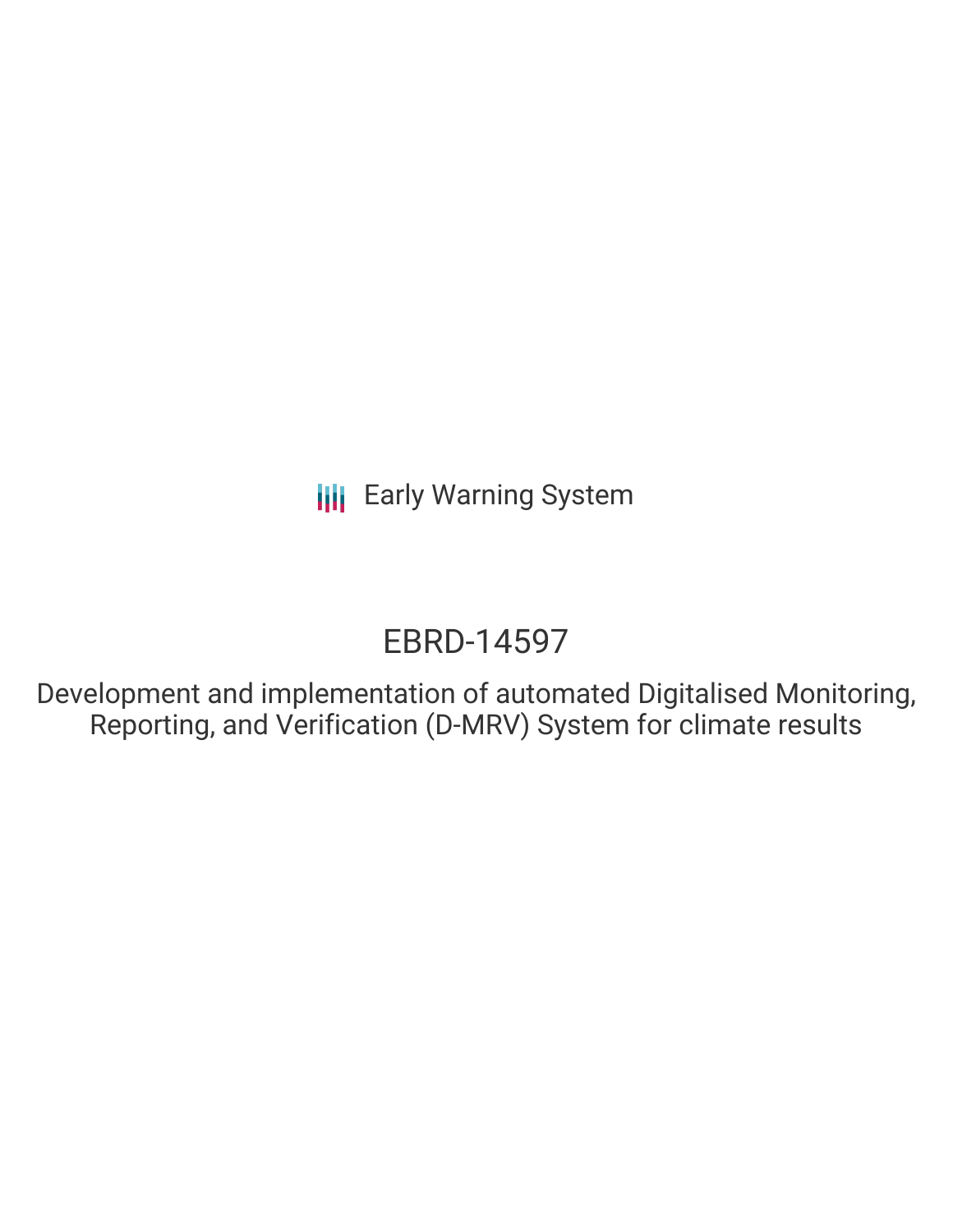

Development and implementation of automated Digitalised Monitoring, Reporting, and Verification (D-MRV) System for climate results

#### **Quick Facts**

| <b>Financial Institutions</b> | European Bank for Reconstruction and Development (EBRD) |
|-------------------------------|---------------------------------------------------------|
| <b>Status</b>                 | Approved                                                |
| <b>Bank Risk Rating</b>       |                                                         |
| <b>Borrower</b>               | Government                                              |
| <b>Sectors</b>                | Climate and Environment, Communications                 |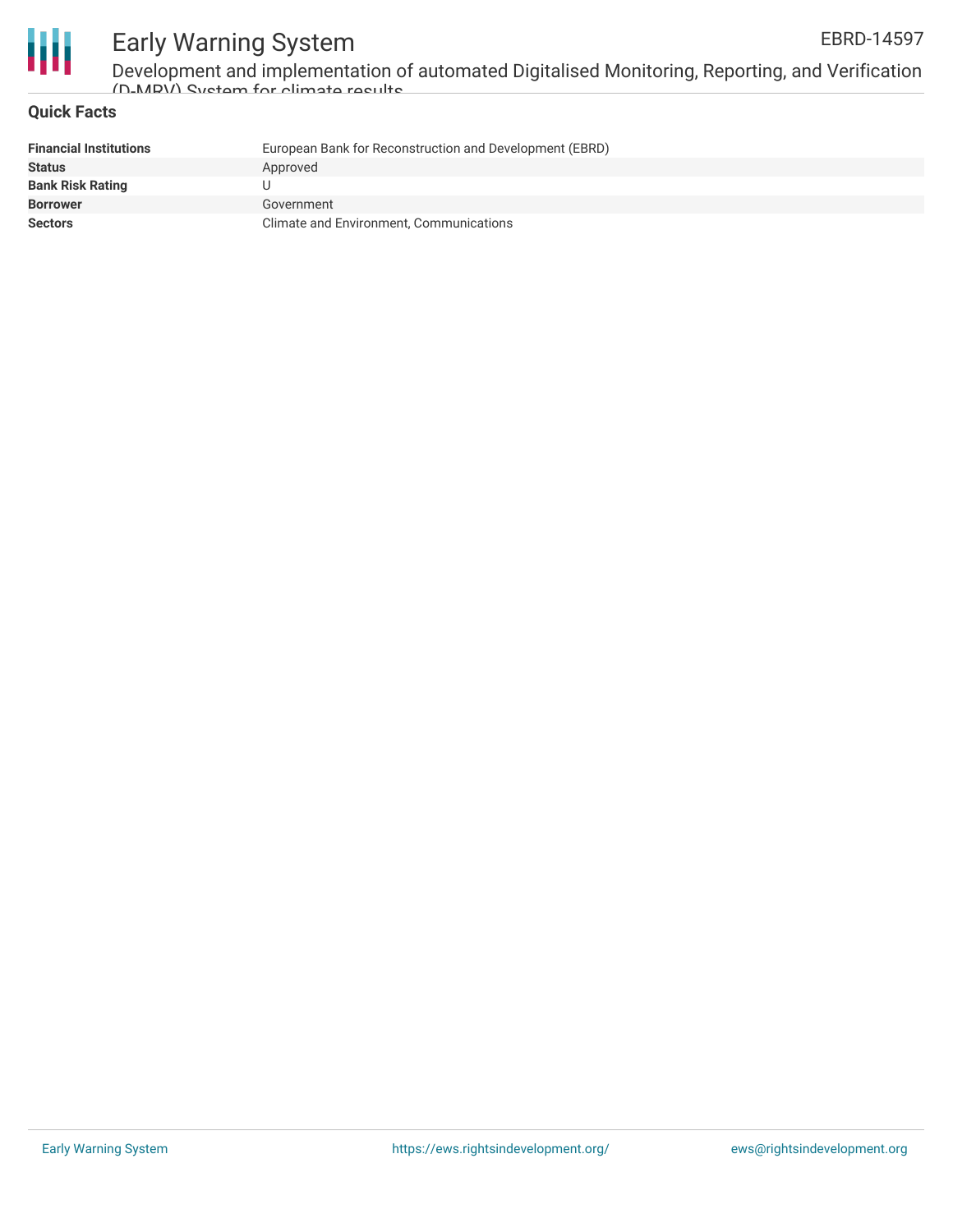

Development and implementation of automated Digitalised Monitoring, Reporting, and Verification (D-MRV) System for climate results

#### **Project Description**

Accordint ot vank website, EBRD invests in projects that generate measurable climate benefits, with outcomes such as renewable energy production and/or greenhouse gas (GHG) emissions reductions assessed and reported on an ex-ante basis.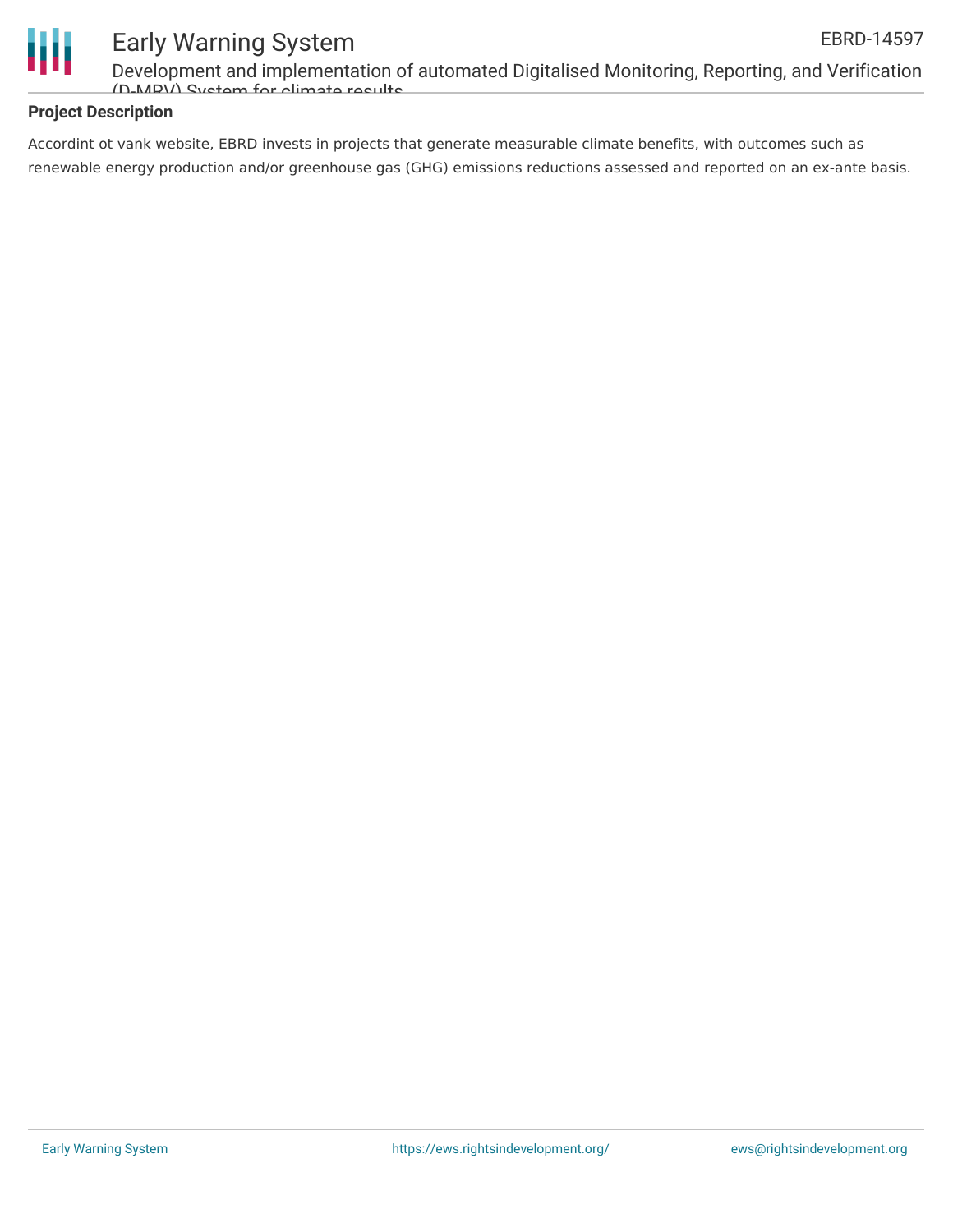

Development and implementation of automated Digitalised Monitoring, Reporting, and Verification (D-MRV) System for climate results

#### **Investment Description**

European Bank for Reconstruction and Development (EBRD)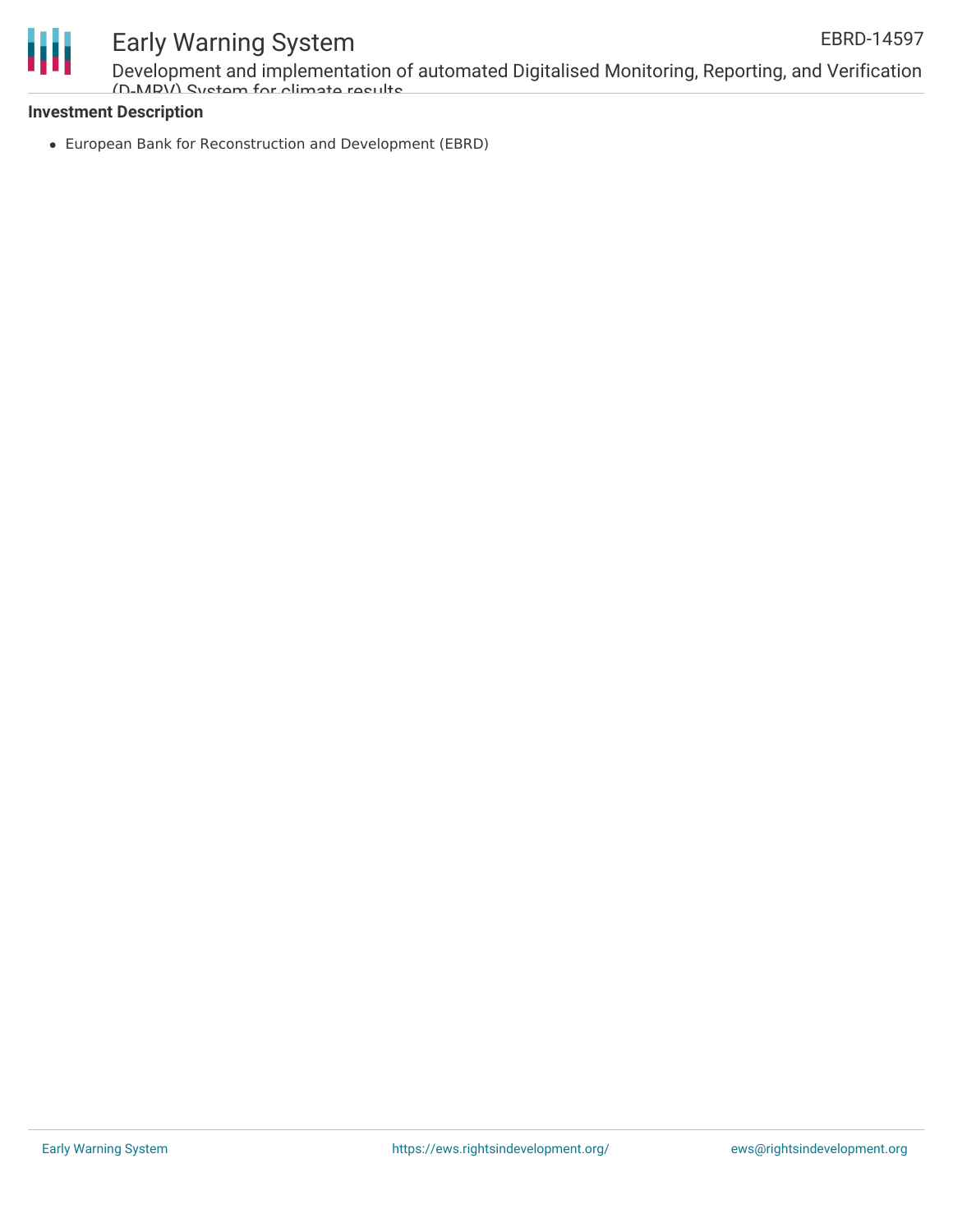

### Early Warning System EBRD-14597

Development and implementation of automated Digitalised Monitoring, Reporting, and Verification (D-MRV) System for climate results

#### **Contact Information**

#### **ACCESS TO INFORMATION**

You can request information by emailing: accessinfo@ebrd.com or by using this electronic form: https://www.ebrd.com/eform/information-request

#### **ACCOUNTABILITY MECHANISM OF EBRD**

The Project Complaint Mechanism (PCM) is the independent complaint mechanism and fact-finding body for people who have been or are likely to be adversely affected by an European Bank for Reconstruction and Development (EBRD)-financed project. If you submit a complaint to the PCM, it may assess compliance with EBRD's own policies and procedures to prevent harm to the environment or communities or it may assist you in resolving the problem that led to the complaint through a dialogue with those implementing the project. Additionally, the PCM has the authority to recommend a project be suspended in the event that harm is imminent.

You can contact the PCM at: pcm@ebrd.com or you can submit a complaint online using an online form at: http://www.ebrd.com/eform/pcm/complaint\_form?language=en

You can learn more about the PCM and how to file a complaint at: http://www.ebrd.com/work-with-us/project-finance/projectcomplaint-mechanism.html